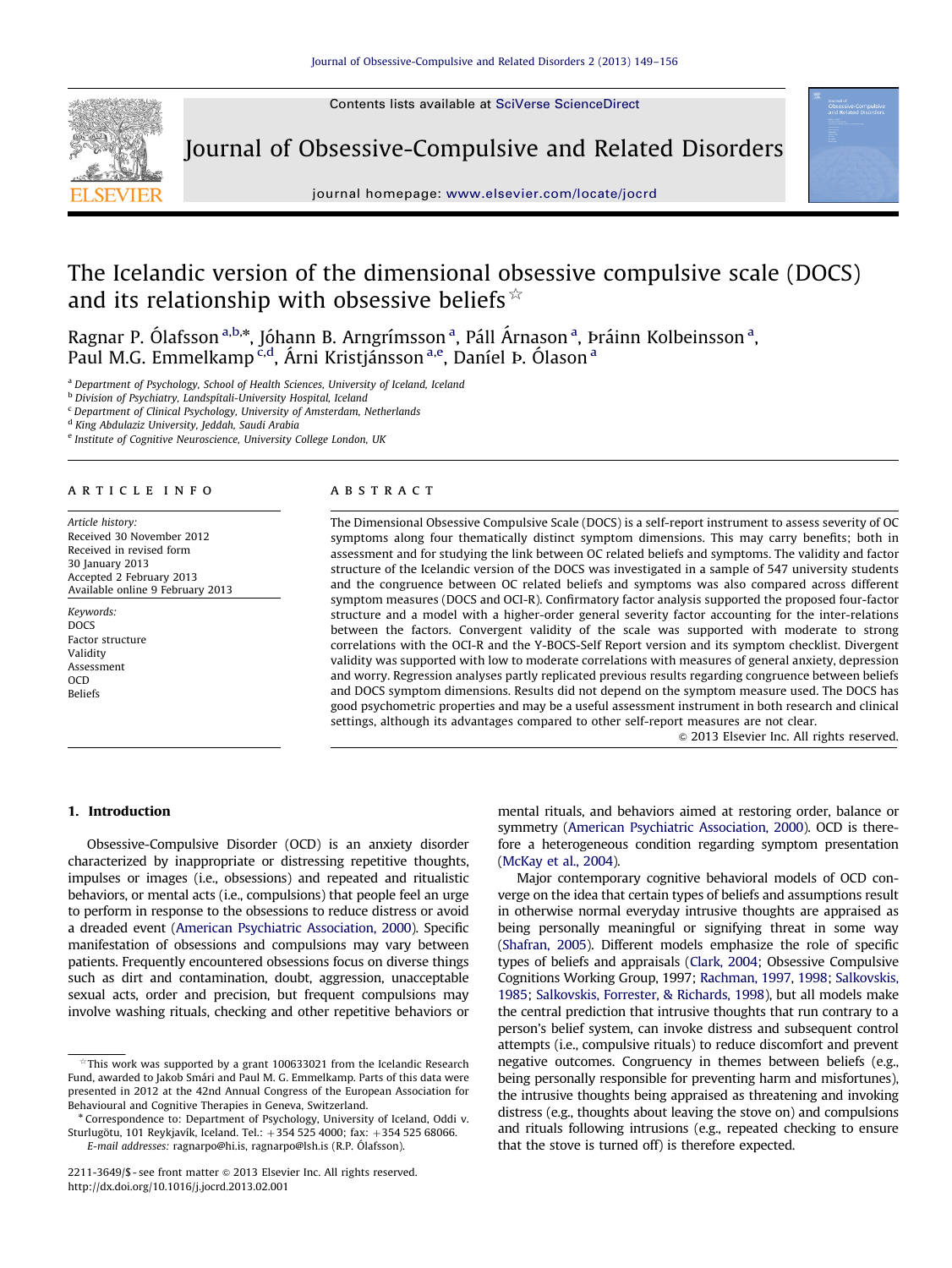In line with cognitive theories of OCD, the nature of the relationship between beliefs and OCD symptoms should be general (all symptoms are associated at least with some type of belief), congruent (specific symptoms are related to specific types of beliefs in a meaningful and congruent way) and specific (a stronger link is observed between such beliefs and OCD symptoms than with symptoms of other disorders; [Tolin,](#page-7-0) [Worhunsky,](#page-7-0) [& Maltby, 2006\)](#page-7-0). The Obsessive Beliefs Questionnaire (OBQ; Obsessive Compulsive Cognitions Working Group, 2001), and its revision (OBQ-44; Obsessive Compulsive Cognitions Working Group, 2005), has been used to study the role of beliefs in OCD. The OBQ-44 provides a measure of three types of beliefs related to: (1) the tendency to inflate personal responsibility and overestimate threat (responsibility/threat), (2) estimation of the importance and significance of intrusive thoughts and the need to have such thoughts under perfect control (importance of thoughts/thought control), and (3) beliefs concerning perfectionism and uncertainty (perfectionism/uncertainty). Studies show that although beliefs and OC symptoms are generally related ([Tolin, Brady, & Hannan, 2008](#page-7-0); [Tolin, Woods,](#page-7-0) & [Abramowitz,](#page-7-0) [2003;](#page-7-0) [Wu](#page-7-0) [& Carter, 2008](#page-7-0)), results regarding congruence and specificity have been mixed, with some studies supporting this ([Emmelkamp & Aardema, 1999](#page-6-0); [Julien et al., 2008;](#page-6-0) [Tolin et al.,](#page-7-0) [2003,](#page-7-0) [2008](#page-7-0)) but others not [\(Anholt et al., 2004,](#page-6-0) [2006](#page-6-0); [Baptista,](#page-6-0) [Magna, McKay, & Del-Porto, 2011;](#page-6-0) [Belloch et al., 2010](#page-6-0)).

[Abramowitz et al. \(2010\)](#page-6-0) (see also [Wheaton, Abramowitz,](#page-7-0) [Berman, Riemann,](#page-7-0) & [Hale, 2010](#page-7-0)) have pointed out that inconsistencies in results may partly reflect the conceptualization of OC symptoms in the measures that have been used. There is mounting evidence in the research literature (e.g., [Mataix-Cols, Rosario-](#page-6-0)[Campos, & Leckman, 2005\)](#page-6-0) that the phenomenology of OCD can be represented by four thematically coherent symptom dimensions representing obsessions and compulsions related to: (1) contamination and cleaning, (2) responsibility, harm and checking, (3) symmetry, ordering and arranging, and (4) unacceptable thoughts concerning sex, religion and violence ([Mataix-Cols](#page-6-0) [et al., 2005](#page-6-0)). These dimensions are based on factor analyses of individual symptoms, for example the symptom checklist of the Yale-Brown Obsessive-Compulsive Scale that assesses severity of obsession and compulsions (Y-BOCS; [Goodman et al., 1989\)](#page-6-0). [Abramowitz et al. \(2010\)](#page-6-0) argue that a better way to study the relationship between beliefs and symptoms may therefore be to use symptom dimensions because they capture the functional relations between specific symptoms that often explain their co-occurrence. The majority of studies on the relationship between beliefs and symptoms, have relied on measures of specific sorts of OC symptoms, such as the Obsessive-Compulsive Inventory-Revised (OCI-R; [Foa et al., 2002\)](#page-6-0), that categorizes symptoms as obsessions or compulsions rather than reflecting their thematic content. This may affect results on congruence between beliefs and symptoms where the congruence would be expected to exist in the theme of beliefs and symptoms rather than specific sorts of symptoms.

The Dimensional Obsessive Compulsive Scale (DOCS; [Abramowitz et al., 2010\)](#page-6-0) is a 20 item self-report instrument to assess severity of OCD symptoms developed with the previously mentioned shortcomings in mind. Assessment of severity with the DOCS is based on four empirically derived symptom dimensions and represents obsessions and compulsions related to: (1) contamination, (2) responsibility for harm and mistakes, (3) symmetry and ordering, and (4) unacceptable thoughts. Assessment therefore reflects functional relations between symptoms, rather than individual symptoms or symptom types (i.e., obsessions or compulsions). Rather than listing specific symptoms belonging to each dimension, examples of a number of thoughts, rituals and compulsions, that are typical for each dimension, are given along with the instruction that respondents' experiences may differ from the examples. The severity of each symptom dimension over the past month is assessed with five items that measure the time occupied by the symptoms, avoidance behavior, associated distress, interference with daily functioning, and difficulty controlling the symptoms. According to [Abramowitz et al. \(2010\),](#page-6-0) the structure of the DOCS carries benefits compared to established symptom-based measures in the field that are based on specific symptoms assessed with a single indicator of severity (e.g., OCI-R) or do not capture the functional relations between symptoms (e.g., OCI-R, Y-BOCS). Severity assessment with the DOCS may also capture idiosyncratic symptoms (given that they share a theme with the symptom dimensions) and be less dependent on type or frequency of specific symptoms. However, a shortcoming of the DOCS is that it is unclear which specific symptoms is the focus of the assessment.

Only a handful of studies of the psychometric properties of the DOCS and its usefulness as a research tool are available. [Abramowitz](#page-6-0) [et al. \(2010\)](#page-6-0) investigated the psychometric properties of the scale in university student samples, OCD patients and patients with other anxiety disorders in the USA. Their results supported a higher order factor structure of the DOCS with a general severity factor accounting for the inter-relations between four internally consistent subscales in both student and clinical samples. The convergent and divergent validity of the DOCS was supported against the OCI-R and measures of general anxiety, depression, stress and symptoms of social phobia. The DOCS was sensitive to treatment effects and showed better diagnostic sensitivity compared to the OCI-R ([Abramowitz et al., 2010](#page-6-0)).

[Viar, Bilsky, Armstrong and Olatunji \(2011\)](#page-7-0) investigated the congruence between OC beliefs (OBQ-44), and symptoms (DOCS) in a set of hierarchical regression analyses, when controlling for negative affect. In a sample of university students (study 1) and a mixed sample of patients with Generalized Anxiety Disorder, Obsessive Compulsive Disorder and non-clinical controls (study 2), OBQ-44 responsibility/threat predicted DOCS responsibility for harm and OBQ-44 importance of thoughts/thought control predicted severity of unacceptable thoughts on the DOCS. OBQ-44 perfectionism/uncertainty predicted severity of symmetry and ordering on the DOCS but no single OBQ-44 subscale was a significant predictor of the DOCS contamination dimension. [Wheaton et al. \(2010\)](#page-7-0) also report similar results for a sample of OCD patients, where OBQ-44 responsibility/threat also predicted DOCS contamination severity. Taken together, there is support for congruence between OC related beliefs and symptom severity along (at least) three of the four thematic symptom dimensions of the DOCS in both patient and student samples.

# 1.1. Current aims

The DOCS represents a novel approach to severity assessment of OC symptoms, with results providing preliminary support for its usefulness. Studies are needed on the DOCS in different languages since the focus in previous studies has mainly been on its use in USA. Also, more information is needed on the validity of the DOCS severity dimensions and the benefits this approach may have, compared to other established measures in the field. With this in mind, we had two aims in the present study. Firstly, we investigated the psychometric properties of an Icelandic version of the DOCS in a sample of university students to obtain information on its convergent and divergent validity. Given that OCD is a universally observed disorder, with similar core features, replication of the factor structure and psychometric properties of the DOCS in a different language area and culture should provide information on the multicultural applicability of the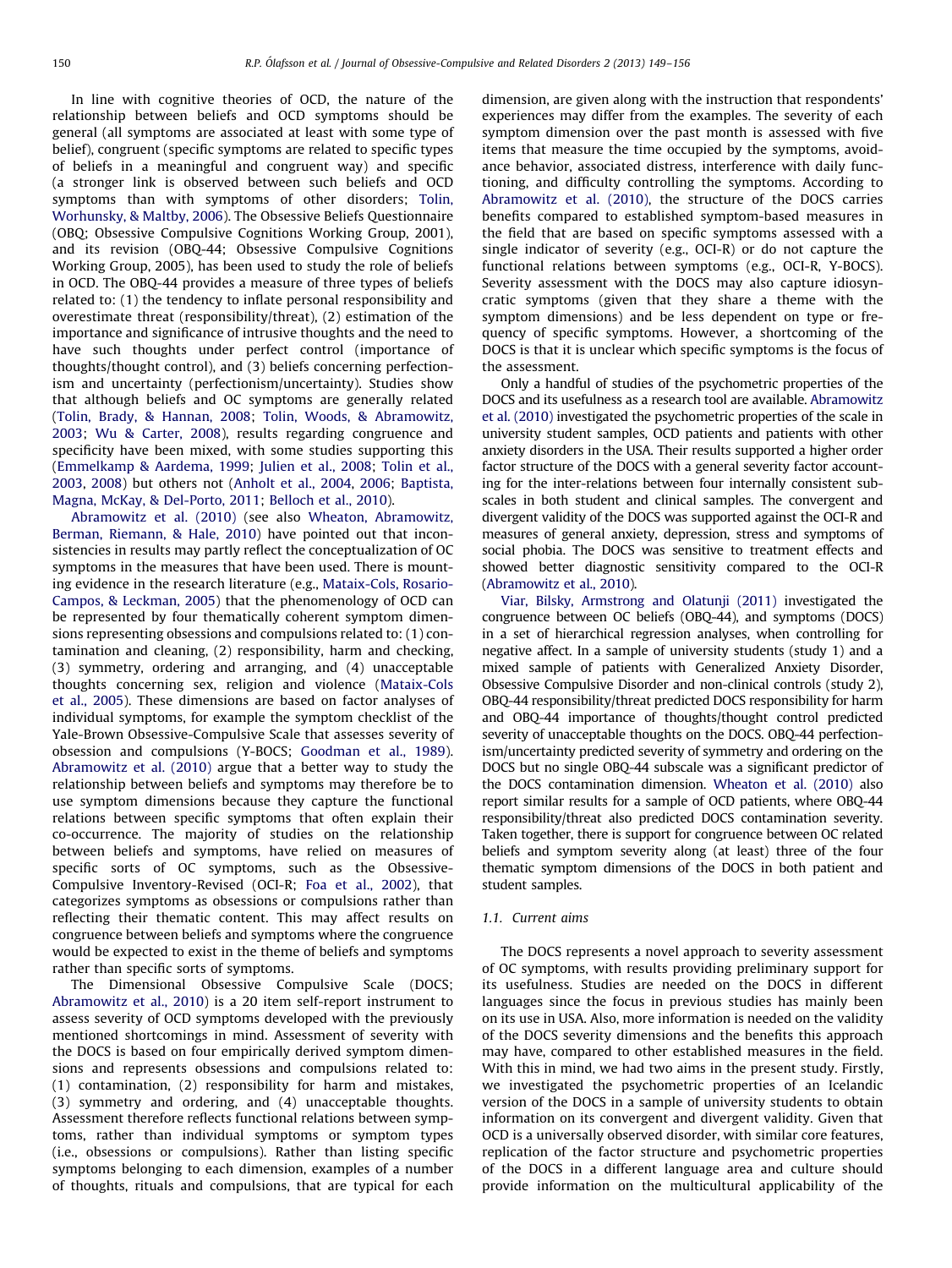<span id="page-2-0"></span>questionnaire. We expected to replicate the higher order factor structure of the DOCS with a general severity factor accounting for the inter-relations between the four symptom dimensions.

More information on the validity of the scale is also needed. The convergent and divergent validity of the DOCS and its subscales has been established against the OCI-R in one study ([Abramowitz et al., 2010\)](#page-6-0) and we expected to replicate these findings with the Icelandic version in the present study. However, the relationship between DOCS and the presence or absence of particular symptoms belonging to each of the proposed four thematic symptom dimensions in DOCS is yet to be studied. Therefore, we also included a self-report version of the Y-BOCS (Y-BOCS-SR; [Baer, 1991\)](#page-6-0) along with its symptom checklist. We expected correlations to be higher between corresponding than non-corresponding dimensions of the DOCS and the Y-BOCS symptoms checklist. Given the sample size in the present study, the Y-BOCS self-report version, rather than the interview format, was used, that has shown strong correlations with the interview in previous studies (e.g., [Steketee, Frost,](#page-6-0) [& Bogart, 1996](#page-6-0)). We also tested the divergent validity of the DOCS against measures of general anxiety, depression and pathological worry and expected DOCS to have lower correlations with these measures than with the OCI-R.

Secondly, we investigated the relationship between DOCS domains and specific OC related beliefs (measured with the OBQ-44) using hierarchical regression analyses. [Abramowitz](#page-6-0) [et al. \(2010\)](#page-6-0) and [Wheaton et al. \(2010\)](#page-7-0) suggest that the DOCS is better suited for this than existing measures of OC symptoms (e.g., OCI-R), but no direct comparisons have been made. Based on previous results with the DOCS ([Viar et al., 2011;](#page-7-0) [Wheaton et al.,](#page-7-0) [2010\)](#page-7-0), we expected that: severity of contamination symptoms and symptoms related to responsibility for harm would be predicted by responsibility/threat beliefs; severity of symmetry symptoms would be predicted by perfectionism/certainty beliefs; and that severity of unacceptable thoughts would be predicted by beliefs related to importance of thoughts and control of thoughts. We also expected to find greater congruence with the DOCS than the OCI-R.

# 2. Method

#### 2.1. Participants

In total, 547 students (69.5% females) at the Department of Psychology and Department of Social Sciences of the University of Iceland participated in the study. Mean age was 24.2 years ( $SD = 5.7$ ). Recruitment of participants for the study followed a conventional procedure used at the university where, upon teacher approval, classes were visited, the study briefly introduced and students asked to voluntarily participate. Participants formed two samples based on which of the two questionnaire booklets they filled in, that were randomly distributed to participants (see below). Participants in sample 1 were 280, with a mean age of 24.1 ( $SD = 5.1$ ) and participants in sample 2 were 267, with a mean age of 24.1  $(SD=5.9)$ . No compensation for participation was given.

#### 2.2. Materials

In total, six self-report questionnaires were used in the study and are described below. Participants in both samples answered the DOCS and OCI-R. In addition, participants in sample 1 answered the Y-BOCS-SR but participants in sample 2 answered the OBQ-44, HADS and PSWQ-SF.

#### 2.3. Dimensional obsessive compulsive scale (DOCS)

The DOCS ([Abramowitz et al., 2010\)](#page-6-0) is a 20 item self-report questionnaire that assesses severity of obsessions and compulsions on four symptom dimensions: (a) contamination symptoms, (b) responsibility, (c) unacceptable thoughts and (d) symmetry. Severity of each symptom dimension is assessed with five items that measure, on a scale from 0 to 4, the time occupied by the symptoms, avoidance behavior, associated distress, interference with daily functioning, and difficulty controlling the symptoms. Psychometric properties of the original English version are described in the introduction. Three independent Icelandic translations of the DOCS were created by the authors (RPO, JBA, PA) who were native Icelandic, but fluent in English. A consensus meeting was held where the authors discussed discrepancies between the three translations and derived a final version for the study. The use of independent translations is one of the procedures that are recommended when tests and questionnaires are translated and adapted [\(van de Vijver](#page-7-0) & [Hambleton, 1996](#page-7-0)).

#### 2.4. Obsessive compulsive inventory-revised

The OCI-R ([Foa et al., 2002](#page-6-0)) is an 18 item self-report inventory that assesses distress related to OCD symptoms. Participants rate how distressing the symptoms have been during the past month on a five point scale, from 0 (not at all) to 4 (extremely). The inventory yields a total score for overall distress as well as a score for six subscales related to washing, obsessions, hoarding, ordering, checking and neutralizing symptoms. The Icelandic translation of the OCI-R has demonstrated good psychometric properties in a non-clinical student sample (Smári, Ó[lason,](#page-6-0) [Ey](#page-6-0)þórsdóttir, & Frölunde, 2007).

#### 2.5. Yale-Brown obsessive compulsive scale-self report (Y-BOCS-SR)

The Y-BOCS-SR [\(Baer, 1991](#page-6-0); [Steketee et al., 1996](#page-6-0)) is a self report version of the Yale-Brown Obsessive Compulsive Scale [\(Goodman et al., 1989](#page-6-0)) that is an interview to assess severity of obsessions and compulsions. The Y-BOCS-SR contains a 58-item symptom checklist where respondents indicate whether the symptoms are currently present (last 30 days), were present in the past, or otherwise leave a blank. If a symptom was not present, the answer is coded as 0, symptom present during the last 30 days or in the past is assigned a score of 1, and if a symptom had been present both in the past and in the last 30 days the answer is assigned a score of 2. Participants then answer the 10-item severity scale based on their most prominent obsessions and compulsions during the previous week. The severity scale assesses, for obsessions and compulsions separately: (1) time spent on symptoms, (2) interference with functioning, (3) subjective distress, (4) resistance to the symptoms and (5) control over them. The items on the severity scale are rated in terms of average severity during the previous week. The Icelandic version of the Y-BOCS-SR has shown good psychometric properties in a student sample, with a confirmatory factor analysis supporting a previously reported five dimensional latent structure (pure obsessions, checking, arranging, contamination/cleaning, hoarding) of its symptom checklist (Ólafsson, Snorrason, & Smári, 2010; [Wu, Watson,](#page-7-0) & [Clark, 2007](#page-7-0)). Scores for each of the five symptom dimensions were based on summed scores of the corresponding symptoms (see Ó[lafsson et al. \(2010\)](#page-6-0) for more information and preliminary evidence for the validity of this procedure).

#### 2.6. Obsessive beliefs questionnaire-44

OCD related beliefs and assumptions were assessed with the OBQ-44 (Obsessive Compulsive Cognitions Working Group, 2005), a 44 item questionnaire where participants indicate on a seven point Likert scale from 1 (disagree very much) to 7 (agree very much) the degree each statement reflects the way they think most of the time. In addition to a total score, three subscale scores can be calculated that assess inflated responsibility and threat estimation (16 items), perfectionism and need for certainty (16 items) and importance of thoughts and need to control them (12 items). The psychometric properties of the Icelandic version of the OBQ-44 are satisfactory in non-clinical student samples (Pétursdóttir, 2008).

#### 2.7. Hospital anxiety depression scale (HADS)

The HADS [\(Zigmond & Snaith, 1983](#page-7-0)) is a 14 item self-report questionnaire that assesses symptoms of anxiety and depression with two seven-item subscales. Participants are asked to rate each item on a four-point scale. The Icelandic translation has good psychometric properties (Schaaber, Smári, & Ó[skarsson,](#page-6-0) [1990;](#page-6-0) Smári, Ó[lason, Arnarson,](#page-6-0) & [Sigur](#page-6-0)ð[sson, 2008](#page-6-0)).

# 2.8. Penn state worry questionnaire-short form (PSWQ-SF)

The PSWQ [\(Meyer, Miller, Metzger, & Borkovec, 1990\)](#page-6-0) is a self-report questionnaire measuring the tendency to worry excessively and difficulty with dismissing or controlling worrisome thoughts. The PSWQ is widely used to measure pathological worrying that is one of the cardinal symptoms of Generalized Anxiety Disorder ([American Psychiatric Association, 2000\)](#page-6-0). A short eight-item version has good psychometric properties and high correlation with the total score of the original 16-item version ([Hopko et al., 2003](#page-6-0)). The Icelandic versions of both the original 16-item scale (Jónsdóttir & Smá[ri, 2000\)](#page-6-0) and the eight-item short form (Ó[lafsson, 2008](#page-6-0)) have good psychometric properties.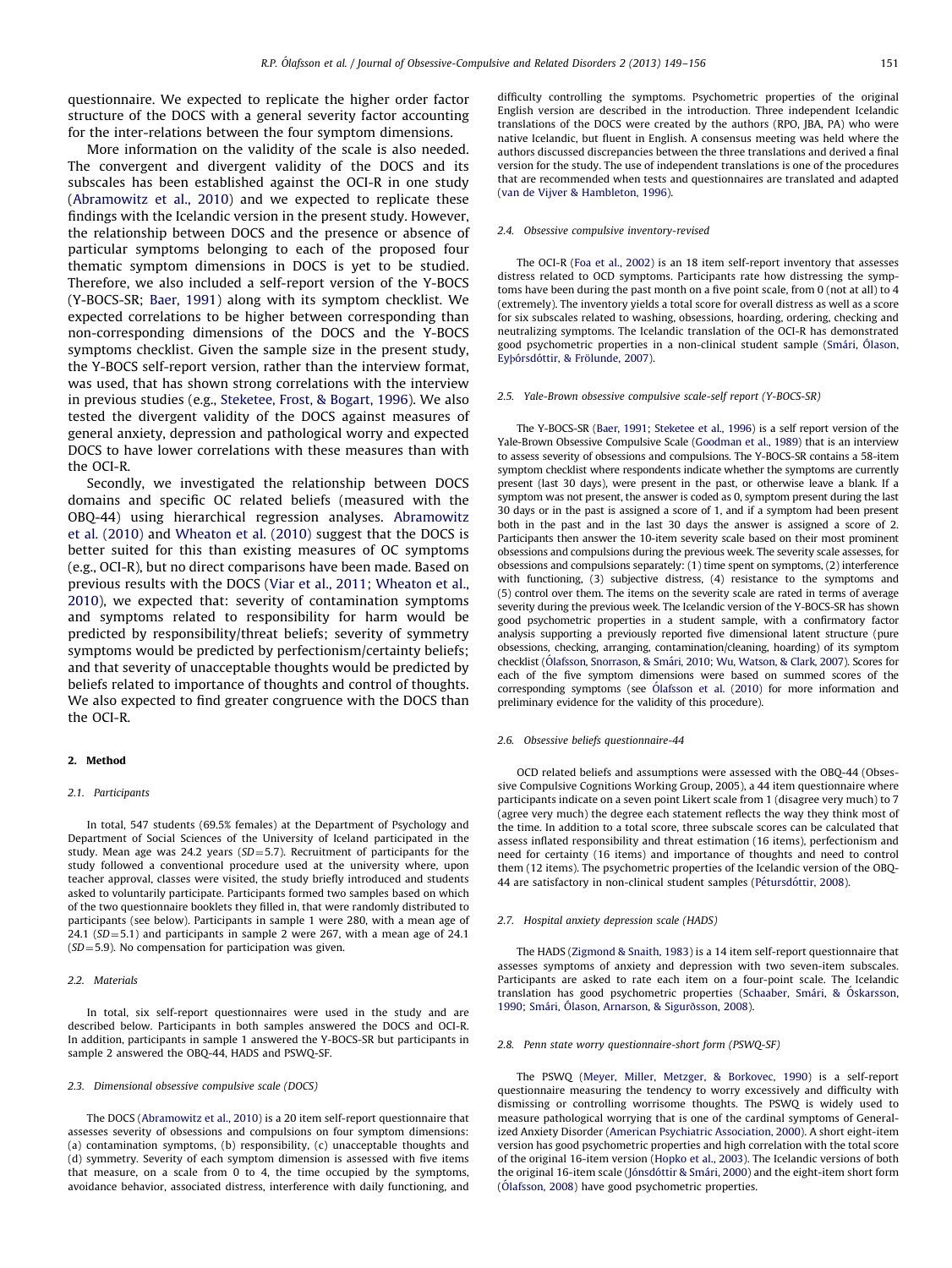# 2.9. Procedure

The study was reported to the Data Protection Authority of Iceland and approved by the National Bioethics Committee. Participants filled in the questionnaires during class at the University of Iceland. Participants in sample 1 answered the DOCS, YBOCS-SR and OCI-R while participants in sample 2 answered the DOCS, HADS, OCI-R, PSWQ-SF and the OBQ-44. The DOCS was always the first questionnaire in the booklets that participants received, since it was the primary measure. The order of the other questionnaires was counterbalanced across subjects.

# 2.10. Statistical analysis

SPSS was used for all statistical analyses except for confirmatory factor analyses (CFA) where we used Lisrel 8.80 (Jöreskog & Sörbom, 2007). CFA was conducted with the robust weighted least square (DWLS) estimation method to match the ordinal nature of the DOCS items. This method is well suited to relatively small samples (see for example [Flora & Curran, 2004](#page-6-0)). The polychoric correlation matrix and asymptotic covariance matrix were used for analysis. The [Satorra](#page-6-0)–Bentler scaled chi-square statistic (S–B  $\chi^2$ ; Satorra & [Bentler, 1994\)](#page-6-0) was used to evaluate the overall fit of the models tested. The chi-square statistic is a badness-of-fit index with higher values representing greater discrepancy between a model and data, thus, small and non-significant values are indicative of a wellfitting model [\(Kline, 2005\)](#page-6-0). The chi-square test has been criticized for being sensitive to sample size ([Bentler & Bonnet, 1980](#page-6-0)), thus other indices of fit should also be used ([Hu & Bentler, 1999](#page-6-0)). We used the following: the comparative fit index (CFI; [Bentler, 1990\)](#page-6-0), the non-normed fit index (NNFI; [Bentler & Bonnet,](#page-6-0) [1980](#page-6-0)) and the root mean-square error of approximation (RMSEA; [Browne](#page-6-0) & [Cudeck, 1993\)](#page-6-0). CFI and NNFI values of 0.95 or higher and a RMSEA value of 0.06 or lower were considered indicative of a well-fitting model [\(Hu](#page-6-0) & [Bentler, 1999\)](#page-6-0). Differences in the fit between two nested models were evaluated by comparing the comparative fit indices of the models ( $\Delta$ CFI) where a difference greater than 0.01 suggests a significant difference in fit [\(Cheung & Rensvold, 2002](#page-6-0)).

# 3. Results

Descriptive statistics and internal consistency estimates of all measures used in the study (except the DOCS) are reported in Table 1. In general, they are comparable to results of previous studies of non-clinical samples (see [Methods](#page-2-0) section).

# 3.1. Confirmatory factor analysis

A Confirmatory Factor Analysis (CFA) of the DOCS was conducted by combining data from samples 1 and 2. The model with four correlated factors showed a good fit according to all fit indices (RMSEA= $0.051$ ; CFI= $0.99$ ; NNFI= $0.99$ ), except for the significant chi-square test (S–B  $\chi^2$  = 399.13, df = 164, p < 0.001). Factor loadings and error terms are reported in [Table 2.](#page-4-0) All items have high and significant loadings on their purported factors although the loadings on the contamination factor tended to be somewhat lower than on the other factors. Factor intercorrelations were strong (ranging from 0.50 to 0.71; see [Table 2\)](#page-4-0).

We also tested a model with a higher-order general severity factor that accounted for the inter-correlation between the four lower order factors. The loading of the first item on every factor (DOCS items 1, 6, 11 and 16) was fixed to unity to scale the latent factors in this analysis. The fit of this higher order factor model was also good (RMSEA $=$ 0.052; CFI $=$ 0.99; NNFI $=$ 0.99) although the chi-square test was again significant (S–B  $\chi^2$  = 408.57,  $df=166$ ,  $p<0.001$ ). Standardized factor loadings of the lower order factors on the higher order general severity factor were strong and significant in all cases, 0.79, 0.91, 0.72, and 0.71 for the contamination, responsibility, unacceptable thoughts and symmetry factors respectively. The CFI difference test for the fourfactor model and the higher-order factor model is zero, indicating that the two models fit equally well. Similar results were obtained when the highest loading items of each factor were used to scale the latent factors.

#### Table 1

Descriptive statistics and internal consistency for measures used in the study.

|                         | M      | SD    | $\alpha$ |
|-------------------------|--------|-------|----------|
| OCI-R $(n=547)^{a,b}$   |        |       |          |
| Washing                 | 1.47   | 2.16  | 0.80     |
| Checking                | 2.20   | 2.42  | 0.79     |
| Obsessing               | 2.18   | 2.50  | 0.87     |
| Ordering                | 2.54   | 2.46  | 0.85     |
| Neutralizing            | 0.87   | 1.64  | 0.67     |
| Hoarding                | 2.47   | 2.36  | 0.76     |
| Total score             | 11.73  | 9.05  | 0.87     |
| OBQ-44 $(n=267)^b$      |        |       |          |
| OBO-RT                  | 43.03  | 15.82 | 0.89     |
| OBO-ITC                 | 26.45  | 8.48  | 0.77     |
| OBO-PC                  | 49.48  | 17.70 | 0.91     |
| Total score             | 118.96 | 36.26 | 0.94     |
| Y-BOCS-SR $(n=252)^{a}$ |        |       |          |
| Obsessions              | 1.71   | 2.94  | 0.91     |
| Compulsions             | 1.13   | 2.41  | 0.89     |
| Total score             | 2.86   | 4.94  | 0.93     |
| HADS $(n=267)^{b}$      |        |       |          |
| Depression              | 2.71   | 2.61  | 0.73     |
| Anxiety                 | 5.64   | 3.62  | 0.82     |
| PSWQ-SF $(n=267)^{b}$   | 17.30  | 7.09  | 0.93     |

Note:  $OCI-R = obsessive-compulsive$  inventory-revised;  $OBQ44 = compulsive$ beliefs questionnaire-44;  $OBQ44-RT$ =responsibility and threat subscale of the OBQ-44; OBQ44-ICT=importance of thoughts and thought control subscale of the OBQ-44; OBQ44-PC = perfectionism and certainty subscale of the OBQ-44.Y-BOCS-SR total=Yale-Brown obsessive-compulsive scale-self report version total score; HADS=hospital anxiety depression scale; PSWQ-SF=Penn State worry questionnaire short form.

<sup>a</sup> Sample 1.

<sup>b</sup> Sample 2.

#### 3.2. Descriptives and internal consistency estimates of the DOCS

Descriptive statistics along with indicators of internal consistency of the DOCS total and subscale scores are reported in [Table 3.](#page-4-0) There were no significant differences between males and females (data not shown). Correlations of individual items with other items in the scale (item-total correlations) were well above the traditional, 0.30, minimum in all cases. Reliability (Cronbach's coefficient alpha) of the contamination scale was the lowest, but acceptable. Reliability of the other three subscales was good and very high for the total score (see [Table 3\)](#page-4-0).

# 3.3. Convergent and discriminant validity of the DOCS

Correlations between the DOCS and other measures in the study are reported in [Table 4.](#page-4-0) As expected, the total score of the DOCS correlated strongly with the total score of the OCI-R (data from samples 1 and 2 combined). Correlations between the subscales of the DOCS and OCI-R show that the DOCS subscales correlate most highly with the corresponding subscale of the OCI-R (in all cases above 0.50). Using [Steiger's \(1980\)](#page-6-0) method for testing differences between dependent correlations, contamination, unacceptable thoughts and symmetry subscales of the DOCS had a significantly higher correlation with their corresponding OCI-R subscales compared to other subscales of the OCI-R ( $p < 0.05$  in all cases). The DOCS responsibility subscale was equally correlated with the checking and obsessing subscales of the OCI-R ( $p=0.46$ ).

The DOCS total score correlated moderately with the total severity score and severity of obsessions and compulsions of the Y-BOCS-SR in sample 1. Correlations between the DOCS subscales and scores on the five symptom categories of the Y-BOCS-SR symptom checklist were low to moderate. The DOCS contamination scale had significantly higher correlations with the corresponding category than other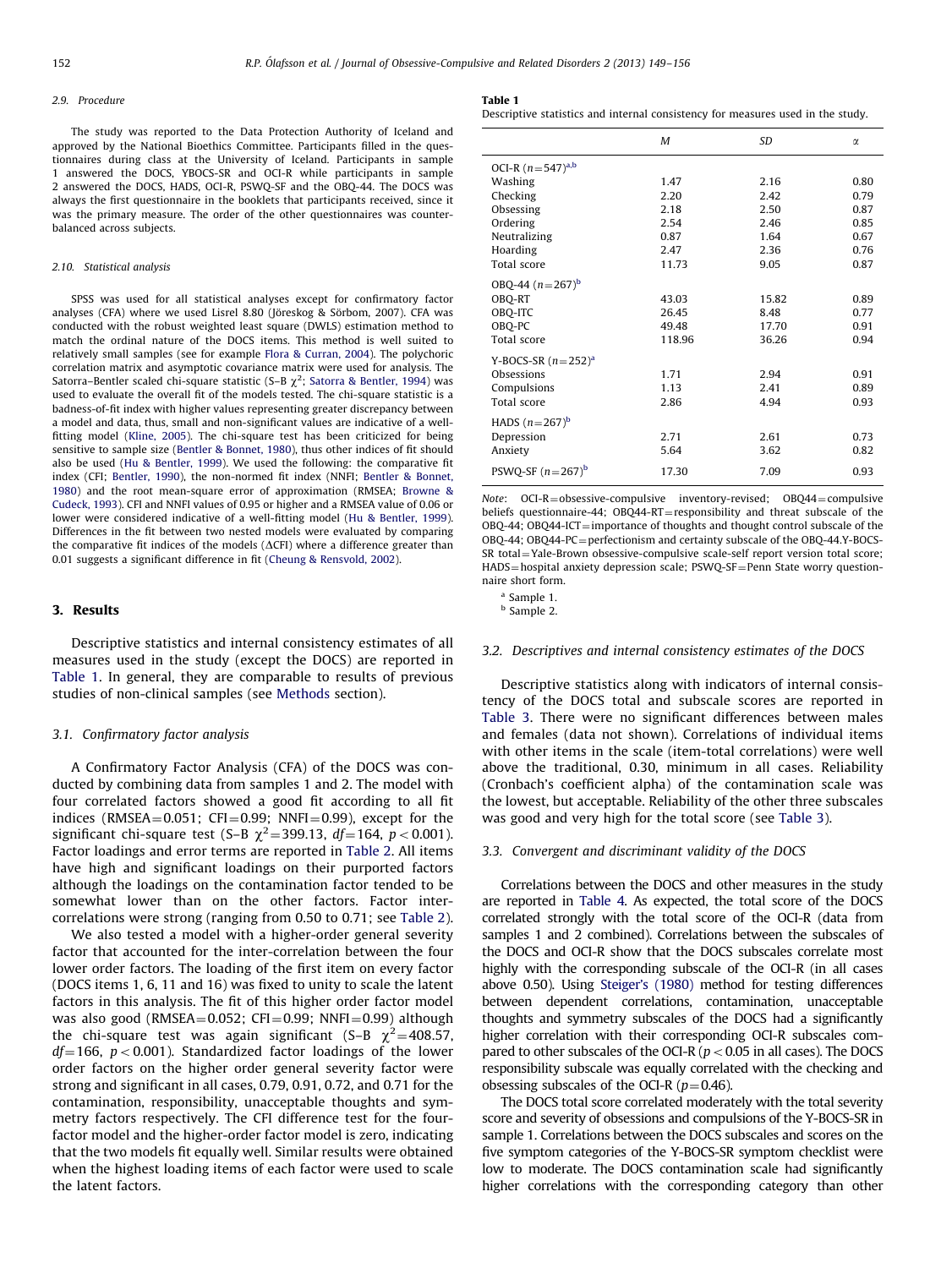#### <span id="page-4-0"></span>Table 2

Results from a confirmatory factor analysis of the hypothesized four factor structure of the DOCS.

|                                         | Factor 1 (Cont.) | Factor 2 (Resp.)        | Factor 3 (Un. th.) | Factor 4 (Sym.) |
|-----------------------------------------|------------------|-------------------------|--------------------|-----------------|
| 1. Contamination: time                  | 0.64(0.59)       |                         |                    |                 |
| 2. Contamination: avoidance             | 0.73(0.47)       |                         |                    |                 |
| 3. Contamination: distress              | 0.71(0.49)       |                         |                    |                 |
| 4. Contamination: interference          | 0.87(0.24)       |                         |                    |                 |
| 5. Contamination: control               | 0.71(0.50)       |                         |                    |                 |
| 6. Responsibility: time                 |                  | 0.75(0.44)              |                    |                 |
| 7. Responsibility: avoidance            |                  | 0.81(0.35)              |                    |                 |
| 8. Responsibility: distress             |                  | 0.80(0.36)              |                    |                 |
| 9. Responsibility: interference         |                  | $0.92(0.16^{^{\circ}})$ |                    |                 |
| 10. Responsibility: control             |                  | 0.81(0.34)              |                    |                 |
| 11. Unacceptable thoughts: time         |                  |                         | 0.79(0.37)         |                 |
| 12. Unacceptable thoughts: avoidance    |                  |                         | 0.81(0.34)         |                 |
| 13. Unacceptable thoughts: distress     |                  |                         | 0.81(0.35)         |                 |
| 14. Unacceptable thoughts: interference |                  |                         | 0.85(0.27)         |                 |
| 15. Unacceptable thoughts: control      |                  |                         | 0.85(0.28)         |                 |
| 16. Symmetry: time                      |                  |                         |                    | 0.82(0.33)      |
| 17. Symmetry: avoidance                 |                  |                         |                    | 0.85(0.27)      |
| 18. Symmetry: distress                  |                  |                         |                    | 0.77(0.41)      |
| 19. Symmetry: interference              |                  |                         |                    | 0.90(0.19)      |
| 20. Symmetry: control                   |                  |                         |                    | 0.85(0.28)      |
| Factor 1: contamination                 |                  |                         |                    |                 |
| Factor 2: responsibility                | 0.71             |                         |                    |                 |
| Factor3: unacceptable thoughts          | 0.52             | 0.68                    |                    |                 |
| Factor4: symmetry                       | 0.62             | 0.62                    | 0.50               |                 |

Note: Estimates of factor loadings (and errors) are shown. All parameter estimates are significant in the table ( $t > 1.96$ ) except.

 $*(t < 1.96)$ . Analysis is based on data from sample 1 and sample 2 (n=547).

#### Table 3

Descriptive statistics and internal consistency for the DOCS subscales and total score.

|                       | Scores       |  | Item-total<br>correlation |                          | Reliability   |      |
|-----------------------|--------------|--|---------------------------|--------------------------|---------------|------|
|                       | Low-high $M$ |  | SD                        | Low-high                 | Mean $\alpha$ |      |
| Contamination         | $0 - 15$     |  |                           | 2.84 2.65 0.46-0.58 0.53 |               | 0.75 |
| Responsibility        | $0 - 18$     |  |                           | 2.57 2.78 0.63-0.69      | 0.66          | 0.84 |
| Unacceptable thoughts | $0 - 16$     |  |                           | 3.00 3.05 0.63-0.71      | 0.68          | 0.86 |
| Symmetry              | $0 - 17$     |  |                           | 2.34 2.81 0.67-0.74 0.68 |               | 0.86 |
| Total score           | $0 - 52$     |  |                           | 10.75 8.83 0.43-0.66     | O 55          | 0.91 |

Note: Based on data from sample 1 and sample 2 ( $n=547$ ).

categories on the symptom checklist according to the Steiger's method ( $p < 0.05$ ). Although the DOCS responsibility, unacceptable thoughts and symmetry subscales had their highest correlations with their corresponding symptom categories on the Y-BOCS-SR, these correlations were not significantly different when compared with the correlations that were the second highest ( $p > 0.10$  in all cases).

Finally, the divergent validity of the DOCS against measures of general negative affect (anxiety and depression) and pathological worrying was investigated using data from sample 2. The DOCS total score correlated more strongly with the OCI-R total score  $(r=0.68, p<0.001)$  than with HADS anxiety  $(r=0.44, p<0.001)$ and depression ( $r=0.27$ ,  $p<0.001$ ) or pathological worrying, measured with the PSWQ-SF ( $r=0.34$ ,  $p<0.001$ ). These results support the divergent validity of the DOCS as a measure of severity of OC related pathology rather than a measure of general anxiety, depression and repetitive worrisome thoughts.

# 3.4. Relationship between OC related beliefs and symptom measures

We conducted a series of hierarchical regression analyses where subscales of the OBQ-44 were used to predict scores on

#### Table 4

Correlations between the subscales of the DOCS and with other measures of OCD symptoms (OCI-R and Y-BOCS-SR)\*.

|                                            | DOCS subscales |       |         |      |       |
|--------------------------------------------|----------------|-------|---------|------|-------|
|                                            | Cont.          | Resp. | Un. th. | Sym. | Total |
| OCI-R $(n=547)^{a,b}$                      |                |       |         |      |       |
| Washing                                    | 0.58           | 0.33  | 0.26    | 0.36 | 0.48  |
| Checking                                   | 0.35           | 0.51  | 0.25    | 0.31 | 0.45  |
| Obsessing                                  | 0.25           | 0.48  | 0.65    | 0.34 | 0.56  |
| Ordering                                   | 0.32           | 0.36  | 0.24    | 0.62 | 0.49  |
| Neutralizing                               | 0.31           | 0.37  | 0.38    | 0.44 | 0.48  |
| Hoarding                                   | 0.20           | 0.29  | 0.26    | 0.20 | 0.31  |
| Total score                                | 0.50           | 0.59  | 0.51    | 0.56 | 0.69  |
| Y-BOCS-SR severity $(n=252)^{d}$           |                |       |         |      |       |
| Obsessions                                 | 0.31           | 0.47  | 0.49    | 0.45 | 0.55  |
| Compulsions                                | 0.32           | 0.34  | 0.28    | 0.40 | 0.42  |
| Total score                                | 0.34           | 0.45  | 0.43    | 0.46 | 0.54  |
| Y-BOCS-SR symptom categories $(n=280)^{d}$ |                |       |         |      |       |
| Contamination/cleaning                     | 0.48           | 0.32  | 0.19    | 0.32 | 0.41  |
| Checking/repeating                         | 0.37           | 0.44  | 0.34    | 0.46 | 0.51  |
| Pure obsessions                            | 0.32           | 0.41  | 0.34    | 0.33 | 0.44  |
| Arranging                                  | 0.23           | 0.22  | 0.17    | 0.39 | 0.32  |
| Hoarding                                   | 0.34           | 0.22  | 0.23    | 0.22 | 0.32  |
| HADS anxiety $(n=267)^b$                   | 0.29           | 0.39  | 0.38    | 0.28 | 0.44  |
| HADS depression                            | 0.21           | 0.20  | 0.25    | 0.16 | 0.27  |
| PSWQ-SF                                    | 0.23           | 0.38  | 0.30    | 0.12 | 0.34  |
|                                            |                |       |         |      |       |

Note: Cont. $=$ contamination; Resp. $=$ responsibility; Un. th. $=$ unacceptable thoughts; Sym.=symmetry; Y-BOCS-SR total=Yale-Brown obsessive-compulsive scale-self report version; OCI-R=obsessive-compulsive inventory-revised; HADS=hospital anxiety depression scale; PSWQ-SF=Penn State worry questionnaire-shorf form. Correlations between corresponding subscales are in bold.

 $n < 0.05$  for all coefficients in the table.

Sample 1.

<sup>b</sup> Sample 2.

the DOCS subscales and corresponding subscales of the OCI-R in sample 2. HADS depression scores were entered on the first step in all analyses, to control for negative affectivity, and the three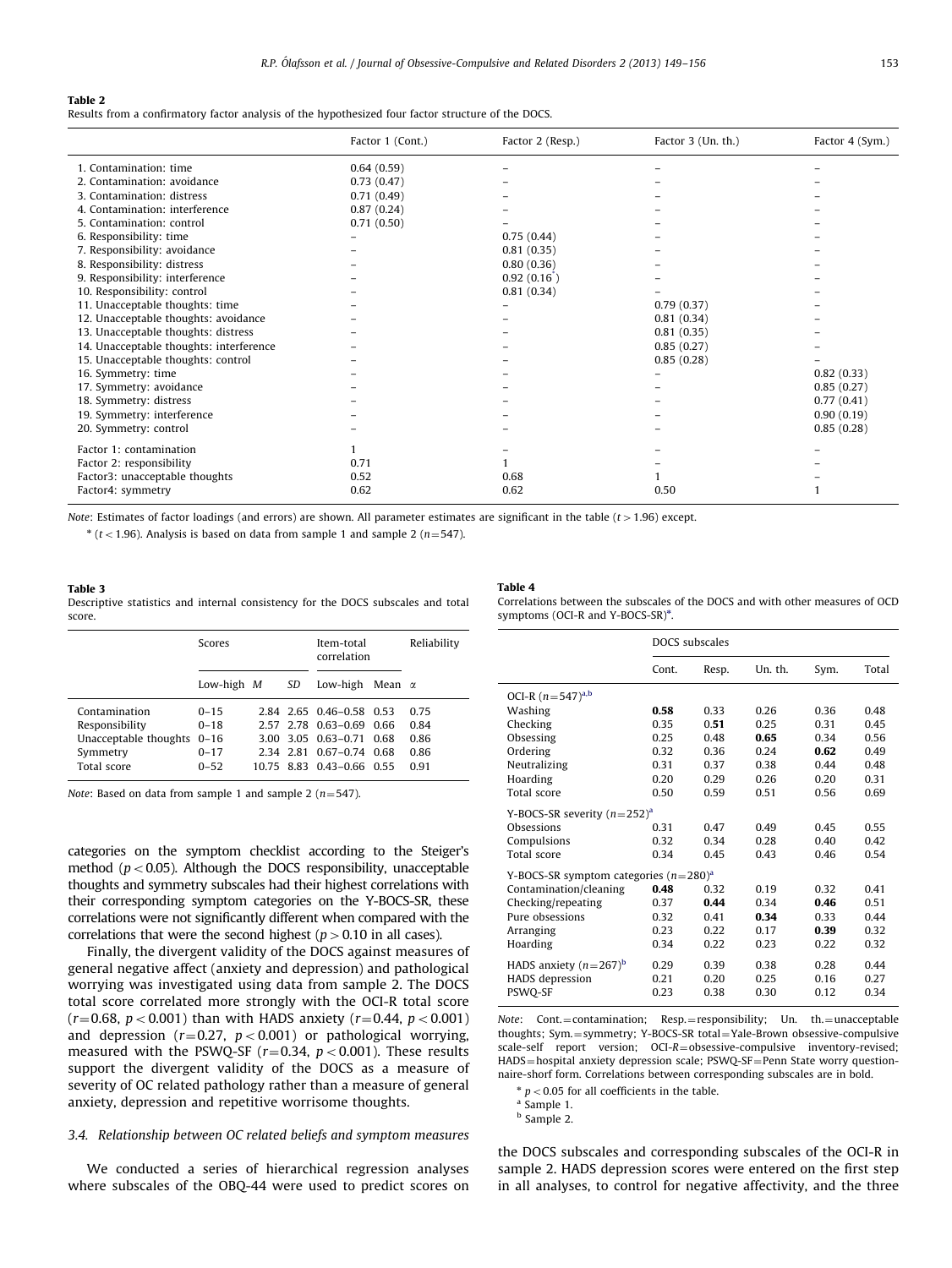OBQ-44 subscales were then entered on the second step. The results are reported in Table 5.

OC related beliefs (OBQ-44) add significantly to the prediction of all DOCS subscale scores, over and above what can be accounted for by depression symptoms. The OBQ-44 responsibility/threat predicts DOCS contamination and responsibility scores as expected, but also predicts scores on the DOCS unacceptable-thoughts dimension. OBQ-44 perfectionism/certainty is the only significant predictor of DOCS symmetry scores as expected. Comparing this to the results obtained with corresponding subscales of the OCI-R reveals little discrepancies, since OC related beliefs are related to the symptom subscales in all cases and the same pattern emerges concerning congruence between belief types and symptoms (see Table 5).

# 4. Discussion

Our results show that the Icelandic version of the DOCS has good psychometric properties, supporting its cross-national usability. Means and standard deviations for the total score and subscales were highly similar to those reported in other studies using the original English version in comparable samples ([Abramowitz et al., 2010](#page-6-0); [Viar et al., 2011](#page-7-0), study 1). Internal consistency estimates for the total and subscale scores ranged from satisfactory to good and confirmatory factor analysis supported the hypothesized four-factor structure of the DOCS. Our

#### Table 5

Results from hierarchical regression analyses (final step) using negative affect (depression) and obsessive compulsive beliefs to predict DOCS and OCI-R subscale scores in sample 2 ( $n=267$ ).

|                                       |                            | $R2$ change Beta          | $R^2$ change              | <b>Beta</b> |  |  |
|---------------------------------------|----------------------------|---------------------------|---------------------------|-------------|--|--|
| Predicting DOCS contamination         |                            | Predicting OCI-R washing  |                           |             |  |  |
| First step                            | $0.043***$                 |                           | $0.045***$                |             |  |  |
| HADS depression                       |                            | 0.089                     |                           | 0.115       |  |  |
| Second step                           | $0.121***$                 |                           | $0.077***$                |             |  |  |
| OBO44-RT                              |                            | $0.390***$                |                           | $0.282**$   |  |  |
| OBQ44-ICT                             |                            | 0.010                     |                           | $-0.004$    |  |  |
| OBO44-PC                              |                            | $-0.044$                  |                           | 0.022       |  |  |
| Predicting DOCS responsibility/harm   |                            |                           | Predicting OCI-R checking |             |  |  |
| First step                            | $0.039***$                 |                           | $0.018*$                  |             |  |  |
| HADS depression                       |                            | 0.039                     |                           | $-0.027$    |  |  |
| Second step                           | $0.208***$                 |                           | $0.220***$                |             |  |  |
| OBO44-RT                              |                            | $0.500***$                |                           | $0.481***$  |  |  |
| OBQ44-ICT                             |                            | 0.035                     |                           | $-0.025$    |  |  |
| OBO44-PC                              |                            | $-0.057$                  |                           | 0.042       |  |  |
| Predicting DOCS unacceptable thoughts | Predicting OCI-R obsessing |                           |                           |             |  |  |
| First step                            | $0.061***$                 |                           | $0.090***$                |             |  |  |
| <b>HADS</b> depression                |                            | $0.145*$                  |                           | $0.205***$  |  |  |
| Second step                           | $0.080***$                 |                           | $0.065***$                |             |  |  |
| OBQ44-RT                              |                            | $0.281***$                |                           | $0.180*$    |  |  |
| OBQ44-ICT                             |                            | 0.094                     |                           | 0.052       |  |  |
| OBO44-PC                              |                            | $-0.066$                  |                           | 0.077       |  |  |
| Predicting DOCS symmetry              |                            | Predicting OCI-R ordering |                           |             |  |  |
| First step                            | $0.025***$                 |                           | $0.060***$                |             |  |  |
| <b>HADS</b> depression                |                            | 0.077                     |                           | $0.138*$    |  |  |
| Second step                           | $0.070***$                 |                           | $0.125***$                |             |  |  |
| OBQ44-RT                              |                            | 0.139                     |                           | 0.011       |  |  |
| OBQ44-ICT                             |                            | $-0.056$                  |                           | 0.051       |  |  |
| OBO44-PC                              |                            | $0.196*$                  |                           | $0.331***$  |  |  |

Note: DOCS=dimensional obsessive compulsive scale; HADS=hospital anxiety depression scale:  $OCI-R =$ obsessive-compulsive inventory-revised:  $OBO44-$ RT=obsessive compulsive beliefs questionnaire-44 responsibility and threat subscale; OBQ44-ICT=obsessive compulsive beliefs questionnaire-44, importance of thoughts and thought control subscale;  $OBQ44-PC=$  obsessive compulsive beliefs questionnaire-44, perfectionism and certainty subscale.

\*  $p < 0.05$ .<br>\*\*  $p < 0.01$ .<br>\*\*  $p < 0.001$ .

analyses showed that a model with a higher order general severity factor accounting for the inter-correlations between the four symptom dimensions fitted the data equally well. This is in line with the results of [Abramowitz et al. \(2010\)](#page-6-0) on university students in USA and indicates that a general factor representing severity of OCD pathology explains the inter-relations between the four dimensions. This finding and the strong correlations between the dimensions, means that both a total score and scores on each dimension can be computed and used to represent OCD symptom severity.

The pattern of correlations with other questionnaires in the study generally supports the convergent and divergent validity of the DOCS. The DOCS total score correlated strongly with the OCI-R total score and significantly higher than with the PSWQ-SF worry and HADS depression and anxiety scales. The DOCS subscales converged with their corresponding subscales of the OCI-R and these correlations were strong in all cases. This replicates the results by [Abramowitz et al. \(2010\)](#page-6-0) in their university student sample. Furthermore, the responsibility subscale of the DOCS was equally correlated with the checking and obsessing subscales of the OCI-R. This is not surprising given that the responsibility dimension on the DOCS includes both compulsions and obsessive thoughts related to responsibility, harm and bad luck.

The present results provide additional information about the dimensional structure of the DOCS by exploring the link with symptom categories of the Y-BOCS-SR. The symptom checklist of the Y-BOCS has been the source in most investigations into the possible dimensions underlying OC symptoms. The structure of the DOCS is based on these dimensions. The DOCS contamination scale had a higher correlation with the contamination/cleaning than other symptom categories on the Y-BOCS-SR but the pattern for the three other DOCS symptom dimensions was less clear. The DOCS responsibility score correlated equally with the checking/arranging and pure obsessions on the checklist and this was also the case for the DOCS unacceptable thoughts. This may be because the responsibility dimension of the DOCS refers to both compulsions and obsessions that in some cases can involve harm. The unacceptable thoughts dimension on the DOCS refers also to compulsions and ritualistic behaviors. The present study is, to our knowledge, the first to investigate the agreement between assessment of severity of OC symptoms provided by the DOCS dimensions and the presence or absence of symptoms belonging to the corresponding symptom category on the Y-BOCS symptom checklist. Although the results partly support the thematic content of the DOCS dimensions, this should be further explored in future studies.

The total score of the DOCS had a higher correlation with the OCI-R total score than with the Y-BOCS-SR total score as in [Abramowitz et al. \(2010\)](#page-6-0) who used the interview format of the Y-BOCS in an OCD patient sample. One would expect the correlation to be stronger between the two severity measures. One possible explanation could be that the scope of the assessment is broad with the DOCS and OCI-R but severity assessment in the Y-BOCS (and the Y-BOCS-SR) is focused on two of the most upsetting obsessions and compulsions experienced. The DOCS and OCI-R also converge on the time frame of past month but assessment of severity with the Y-BOCS (and Y-BOCS-SR) has a time frame of one week. Further studies are needed to investigate the significance of these differences. It is important to test the diagnostic accuracy of the DOCS relative to Y-BOCS in future studies. Its accuracy has presently only been established relative to OCI-R [\(Abramowitz et al., 2010\)](#page-6-0).

We partly replicated the congruence in the pattern between DOCS dimensions and OC specific beliefs observed by [Viar et al.](#page-7-0) [\(2011\)](#page-7-0) study 1 in a student sample. The two studies show that beliefs related to responsibility and threat are uniquely associated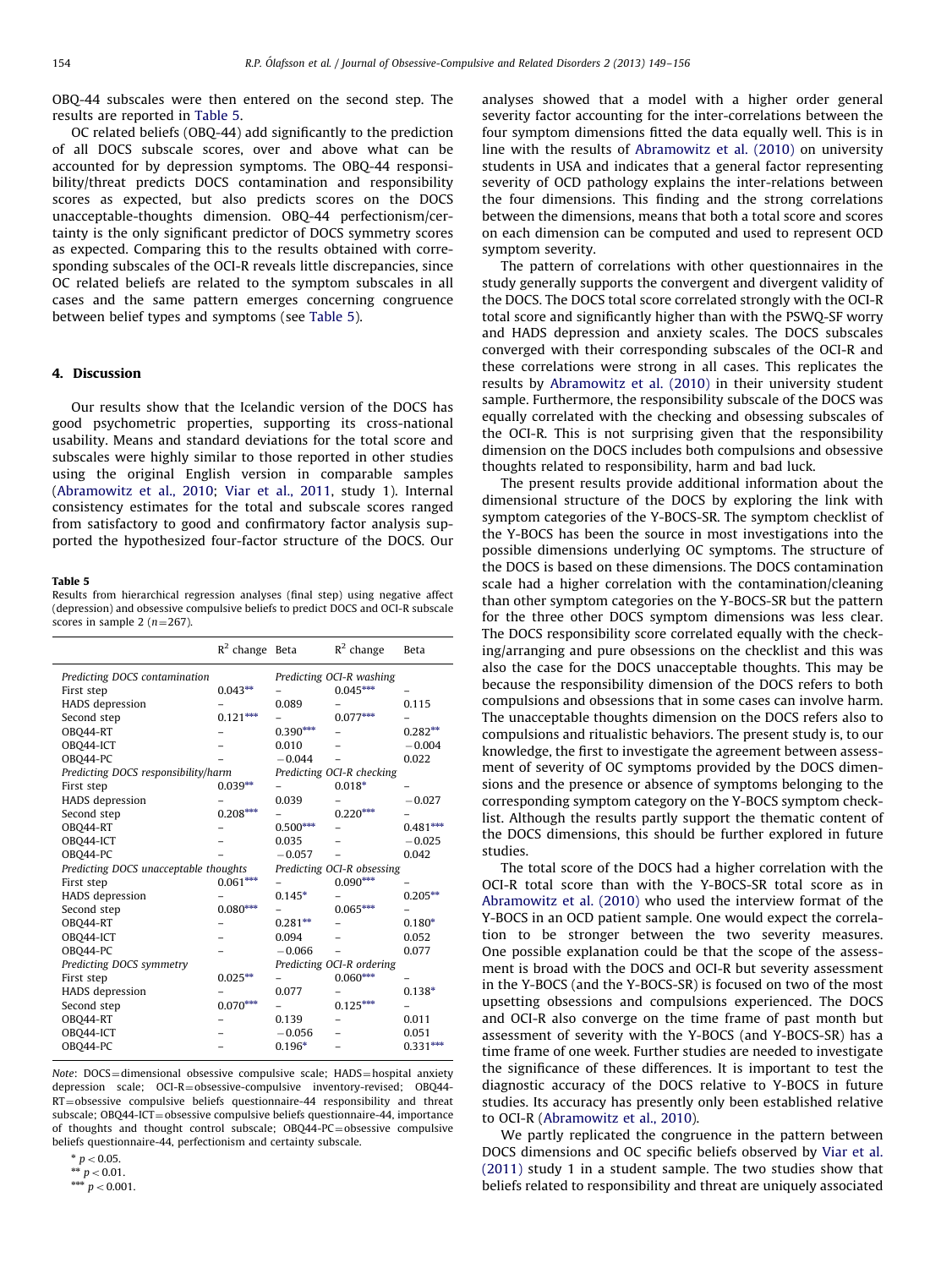<span id="page-6-0"></span>with severity of symptoms related to possible harm and bad luck, and that beliefs related to perfectionism and certainty are uniquely related to severity of symmetry and ordering symptoms. This pattern has also been found in a mixed sample of patients and non-clinical controls [\(Viar et al., 2011,](#page-7-0) study 2) and OCD patients ([Wheaton et al.,](#page-7-0) [2010\)](#page-7-0) and is in line with previous suggestions in the literature (Rachman, 2002; Summerfeldt, 2008). Responsibility and threat beliefs predicted severity of unacceptable thoughts here, but beliefs concerning importance of thoughts and thought control were associated with this dimension in previous studies in both student and clinical samples ([Viar et al., 2011](#page-7-0); [Wheaton et al., 2010](#page-7-0)). Responsibility and threat beliefs were also related to the contamination dimension of the DOCS here, but this dimension was not predicted by any specific belief scale in the study of [Viar et al. \(2011\)](#page-7-0). Here, responsibility and threat emerge as a more general belief linked with three of the four DOCS dimensions. Beliefs concerning overestimation of threat may be characteristic of anxiety pathology in general (e.g., [Tolin et al., 2003\)](#page-7-0). However, only a handful of studies have been conducted on congruence between beliefs and OC symptoms assessed with the DOCS.

The same pattern between beliefs and symptoms was found with the OCI-R. This indicates that discrepancies between previous studies do not necessarily arise because of different symptom measures being used. It remains to be seen if the dimensional approach taken with the DOCS, is better suited than previous measures to investigating the role of obsessive beliefs in OCD.

Finally, number of limitations to the present study should be noted. A sample of university students was used, thus the generalization of the findings to older adults and clinical forms of OC symptoms is unclear. The study is cross sectional in nature, precluding causal inferences regarding the link between specific beliefs and symptoms. Although longitudinal studies support the role of OC beliefs in the development of OC symptoms (Abramowitz, Khandker, Nelson, Deacon, & Rygwall, 2006), prospective studies on the congruence between beliefs and OC symptoms or symptom dimensions are lacking. Although our results support the cross-national usability of the DOCS, more stringent tests of this should be carried in future studies with multi-group comparisons of measurement invariance of the measure.

#### References

- Abramowitz, J. S., Deacon, B. J., Olatunji, B. O., Wheaton, M. G., Berman, N. C., Losardo, D., et al. (2010). Assessment of obsessive-compulsive symptom dimensions: Development and evaluation of the dimensional obsessivecompulsive scale. Psychological Assessment, 22, 180–198.
- Abramowitz, J. S., Khandker, M., Nelson, C. A., Deacon, B. J., & Rygwall, R. (2006). The role of cognitive factors in the pathogenesis of obsessive-compulsive symptoms: A prospective study. Behaviour Research and Therapy, 44, 1361–1374.
- American Psychiatric Association (2000). Diagnostic and statistical manual of mental disorders (4th ed., text rev.). Washington DC: Author.
- Anholt, G. E., Cath, D. C., Emmelkamp, P. M. G., van Oppen, P., Smit, J. H., & van Balkom, A. J. L. M. (2006). Do obsessional beliefs discriminate OCD without tic patients from OCD with tic and Tourette's syndrome patients? Behaviour Research and Therapy, 44, 1537–1543.
- Anholt, G. E., Emmelkamp, P. M. G., Cath, D. C., van Oppen, P., Nelissen, H., & Smit, J. H. (2004). Do patients with OCD and pathological gambling have similar dysfunctional cognitions? Behaviour Research and Therapy, 42, 529–537.
- Baer, L. (1991). Getting control: overcoming obsessions and compulsions. Boston: Little Brown.
- Baptista, M. N., Magna, L. A., McKay, D., & Del-Porto, J. A. (2011). Assessment of obsessive beliefs: Comparing individuals with obsessive-compulsive disorder to a medical sample. Journal of Behavior Therapy and Experimental Psychiatry, 42, 1–5.
- Belloch, A., Morillo, C., Luciano, J. V., García-Soriano, G., Cabedo, E., & Carrió, C. (2010). Dysfunctional belief domains related to obsessive-compulsive disorder: A further examination of their dimensionality and specificity. The Spanish Journal of Psychology, 13, 376–388.
- Bentler, P. M. (1990). Comparative fit indexes in structural models. Psychological Bulletin, 107, 238–246.
- Bentler, P. M., & Bonnet, D. G. (1980). Significance tests and goodness of fit in the analysis of covariance structures. Psychological Bulletin, 88, 588–606.
- Browne, M. W., & Cudeck, R. (1993). Alternative ways of assessing model fit. In: K. A. Bollen, & J. S. Long (Eds.), Testing structural equation models (pp. 136–162). Newbury Park, CA: Sage.
- Cheung, G. W., & Rensvold, R. B. (2002). Evaluating goodness-of-fit indexes for testing measurement invariance. Structural Equation Modeling, 9, 233–255.
- Clark, D. M. (2004). Cognitive-behavioral therapy for OCD. New York: Guilford Press. Emmelkamp, P. M. G., & Aardema, A. (1999). Metacognition, specific obsessivecompulsive beliefs and obsessive-compulsive behaviour. Clinical Psychology & Psychotherapy, 6, 139–145.
- Flora, D. B., & Curran, P. J. (2004). An empirical evaluation of alternative methods of estimation for confirmatory factor analysis with ordinal data. Psychological Methods, 9, 466–491.
- Foa, E. B., Huppert, J. D., Leiberg, S., Langner, R., Kichic, R., Hajcak, G., et al. (2002). Obsessive-compulsive inventory: development of a short version. Psychological Assessment, 14, 485–496.
- Goodman, W. K., Price, L. H., Rasmussen, S. A., Mazure, C., Fleischmann, R. L., Hill, C. L., et al. (1989). The Yale-Brown obsessive compulsive scale: 1. development, use, and reliability. Archives of General Psychiatry, 46, 1006–1011.
- Hopko, D. R., Stanley, M. A., Reas, D. L., Wetherell, J. L., Beck, J. G., Novy, D. M., et al. (2003). Assessing worry in older adults: confirmatory factor analyses of the Penn State worry questionnaire and psychometric properties of an abbreviated model. Psychological Assessment, 15, 173–183.
- Hu, L., & Bentler, P. M. (1999). Cutoff criteria for fit indexes in covariance structure analysis: conventional criteria versus new alternatives. Structural Equation Modeling, 6, 1–55.
- Jónsdóttir, S. D., & Smári, J. (2000). Measuring obsessions without worry.
- Scandinavian Journal of Behaviour Therapy, 29, 49–56.<br>Jöreskog, K., & Sörbom, D. (2007). LISREL 8.80 (Computer Software). Chicago: Scientific Software International.
- Kline, R. B. (2005). Principle and practice of structural equation modeling ((2nd ed.). New York: Guildford Press.
- Mataix-Cols, D., Rosario-Campos, M. C., & Leckman, J. F. (2005). A multidimensional model of obsessive-compulsive disorder. American Journal of Psychiatry, 162, 228–238.
- McKay, D., Abramowitz, J. S., Calamari, J. E., Kyrios, M., Radomsky, A. S., Sookman, D., et al. (2004). A critical evaluation of obsessive-compulsive disorder subtypes: symptoms versus mechanisms. Clinical Psychology Review, 24, 283–313.
- Meyer, T. J., Miller, M. L., Metzger, R. L., & Borkovec, T. D. (1990). Development and validation of the Penn State worry questionnaire. Behaviour Research and Therapy, 28, 487–495.
- Ólafsson, R.P. (2008). Psychometric properties of the PSWQ. Unpublished data. University of Iceland.
- Ólafsson, R. P., Snorrason, Í., & Smári, J. (2010). Yale-Brown obsessive compulsive scale: Psychometric properties of the self-report version in a student sample. Journal of Psychopathology and Behavioral Assessment, 32, 226–235.
- Pétursdóttir, S.L. Unpublished. Sálmælingalegir eiginleikar OBQ-44. Psychometric properties of the OBQ-44. BA Thesis. Faculty of Social Sciences, University of Iceland, Reykjavík.
- Rachman, S. (1997). A cognitive theory of obsessions. Behaviour Research and Therapy, 35, 793–802.
- Rachman, S. (1998). A cognitive theory of obsessions: elaborations. Behaviour Research and Therapy, 36, 385–401.
- Rachman, S. (2002). A cognitive theory of compulsive checking. Behaviour Research and Therapy, 40, 625e639.
- Salkovskis, P. M. (1985). Obsessional-compulsive problems: A cognitivebehavioral analysis. Behaviour Research and Therapy, 23, 571–583.
- Salkovskis, P. M., Forrester, E., & Richards, C. (1998). Cognitive-behavioral approach to understanding obsessional thinking. British Journal of Psychiatry, 173(35), 53–63.
- Satorra, A., & Bentler, P. M. (1994). Corrections to test statistics and standard errors on covariance structure analysis. In: A. von Eye, & C. C. Clogg (Eds.), Latent variables analysis (pp. 399–419). Thousand Oaks, CA: Sage.
- Schaaber, U., Smári, J., & Óskarsson, H. (1990). Comparison of the hospital anxiety and depression rating scale with other anxiety and depression rating scales. Nordic Psychiatry, 44, 507–512.
- Shafran, R. (2005). Cognitive-behavioral models of OCD. In: J. S. Abramowitz, & A. C. Houts (Eds.), Concepts and controversies in obsessive-compulsive disorder (pp. 229–252). New York: Springer.
- Smári, J., Ólason, D. T., Eyþórsdóttir, Á., & Frölunde, M. B. (2007). Psychometric properties of the OCI-R in an Icelandic student population. Scandinavian Journal of Psychology, 48, 147–153.
- Smári, J., Ólason, D.Þ., Arnason, Þ., & Sigurðsson, J. F. (2008). Mælitæki fyrir þunglyndi fullorðinna sem til eru í íslenskri gerð: Próffræðilegar upplýsingar og notagildi [Icelandic translations of depression measures for adult populations: Psychometric information and usefulness]. Icelandic Journal of Psychology, 13, 147–169.
- Steiger, J. H. (1980). Tests for comparing elements of a correlation matrix. Psychological Bulletin, 87, 245–251.
- Steketee, G., Frost, R., & Bogart, K. (1996). The Yale-Brown obsessive compulsive scale: interview versus self-report. Behaviour Research and Therapy, 34, 675–684.
- Summerfeldt, L. J. (2008). Ordering, incompleteness and arranging. In: J. S. Abramowitz, D. McKay, & S. Taylor (Eds.), Clinical handbook of obsessivecompulsive disorder and related problems (pp. 44–60). Baltimore: Johns Hopkins University Press.